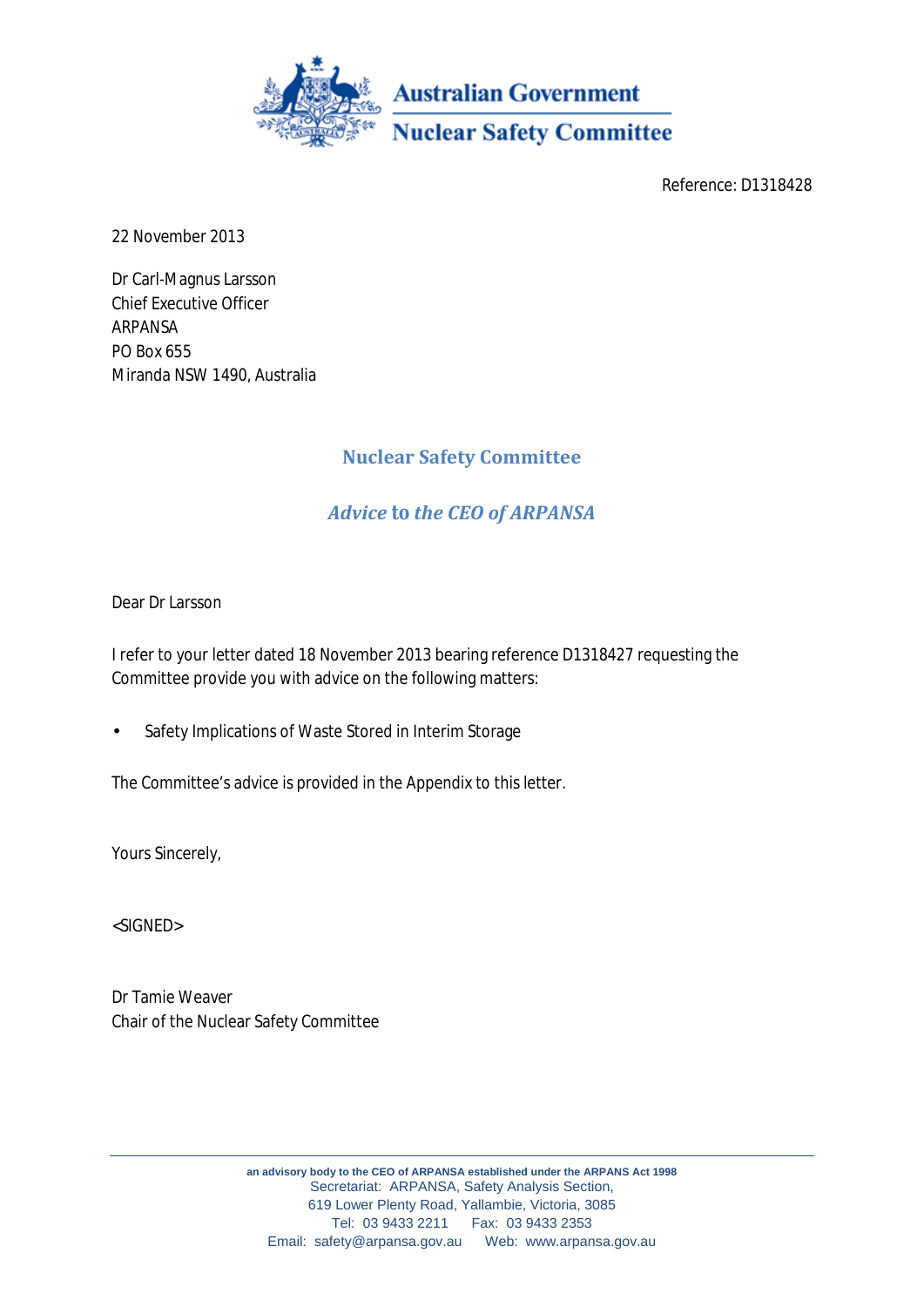# **Advice from the NSC to the CEO of ARPANSA**

# **Safety Implications of Waste Stored in Interim Storage**

Four aspects pertaining to interim storage of waste were identified and are discussed in greater detail below in Section 1. A number of the documents and reports the Committee referred to in formulating this advice is listed, with a brief summary, in Section 2. As requested, the Committee drew upon the experience and expertise of its Members, considered international best practice and took a broad view of these issues.

# **Section 1.** *The Committee's Advice*

#### 1. *Siting*

The Committee notes that intermediate level waste (ILW) has been stored at Lucas Heights Science and Technology Centre ('LHSTC') since the mid-1950s, which, when considered with the recent application from ANSTO for an interim waste store (IWS), indicates that ILW storage at LHSTC is extending towards the 50-100 year timeframes discussed in th[e REGULATORY GUIDE: Licensing of](http://www.arpansa.gov.au/pubs/waste/WasteGuide-March2013.pdf)  [Radioactive Waste Storage and Disposal Facilities v2](http://www.arpansa.gov.au/pubs/waste/WasteGuide-March2013.pdf) ('Waste Guide'). However, the ILW storage activities at LHSTC have been considered as short-term actions. This highlights the need to develop a national long-term storage and disposal facility, rather than to continue to rely on LHSTC for shortterm ILW storage. The short-term and interim nature of the IWS at LHSTC should be stressed since there are undoubtedly suitable sites, given Australia's landmass, for establishing a long-term storage or waste disposal facility to house this waste. The Committee notes that a site has already been identified for the proposed national facility.

LHSTC is situated in an already urban area which, based on current trends, will continue to be subject to population growth and development. International best practice points towards the principles of optimisation—reducing the risk to a level being as low as reasonably achievable, economic and social factors being taken into account (ALARA)— taking into account human plans and actions in the vicinity that may affect the safety of the facility over the period of interest.

#### 2. *Final Waste Management Prior to Activities Commencing*

International best practice points to the need to have in place a policy and infrastructure for final management and ultimate disposal of waste before activities generating waste commence. Currently, there is no infrastructure for final disposal within Australia. New facilities ANSTO proposes to construct at its LHSTC will generate additional waste requiring long-term storage or disposal. Approval may be granted to conduct activities generating waste provided adequate contingencies are in place<sup>[1](#page-1-0)</sup>. For example, ANSTO may have sufficient storage on site to accommodate several years' worth of waste before it is moved to a long-term storage and disposal facility. However, a

<span id="page-1-0"></span><sup>&</sup>lt;sup>1</sup> Indeed, the NSC supports the decision of the former ARPANSA CEO to grant an operating licence to the OPAL reactor despite no waste infrastructure long term waste storage or disposal being in place.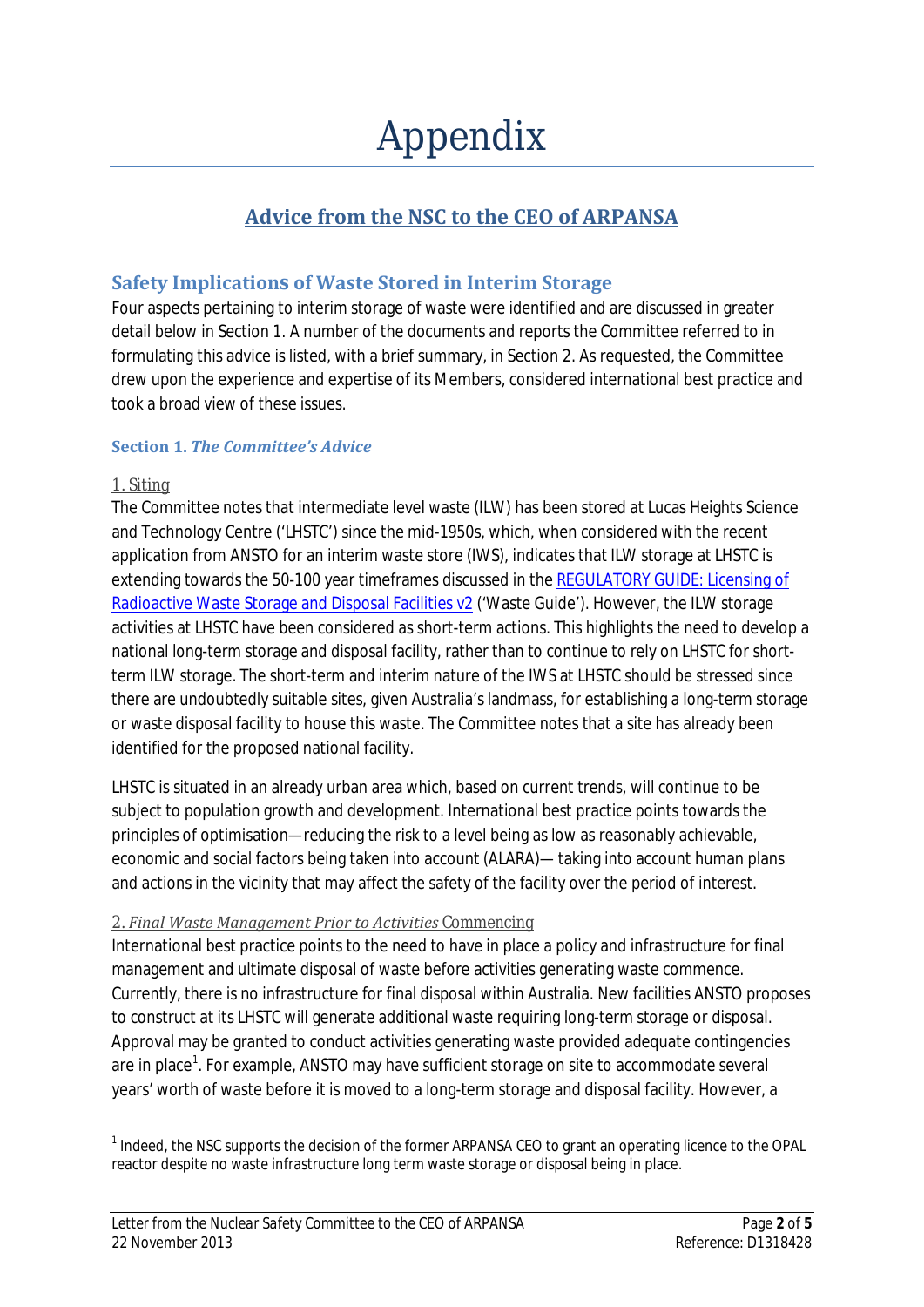situation may arise in the future whereby waste generated would eventually exceed this extra storage capacity if a long-term storage and disposal facility has still not been established. From a safety, economic and social perspective, such an eventuality may place the CEO of ARPANSA in the situation of potentially needing to use his powers to give directions, or suspend or cancel a licence that had previously been granted. Such an eventuality should be avoided.

The Committee, therefore, recommends that establishing a long-term storage and disposal facility prior to waste-generating activities commencing continues to be considered the preferred option for any licence application.

# 3. *Delay in Disposal*

International best practice points towards the preference for long-term storage or final disposal over interim storage. Moreover, Low Level and Intermediate Level Waste stored temporarily in various and multiple locations across Australia is likely to be less safe and secure than waste placed at a single long-term storage and disposal facility that is sited, constructed and operated appropriately. In the absence of this long-term storage and disposal facility, the proposed ILW store at LHSTC provides a temporary measure to store returned spent nuclear fuel waste and waste generated from the proposed new ANSTO facilities (e.g. SyMo).

The Committee is concerned that this temporary measure may indirectly delay or postpone the establishment of a national long-term storage and disposal facility. It should be made clear that an IWS at LHSTC is a temporary measure, acceptable only because no long-term storage and disposal facility is currently available.

The Committee recommends that the CEO should take this issue into consideration when making a licence decision.

# 4. *Transport*

The proposed interim store will house the ILW generated from the reprocessing of HIFAR used nuclear fuel before it is transferred permanently to a yet-to-be established long-term storage and disposal facility. The criteria of the [Waste Guide](http://www.arpansa.gov.au/pubs/waste/WasteGuide-March2013.pdf) "set out international best practice" (*pp*. 11); this promotes transport of ILW directly to a final storage or disposal facility rather than to interim storage at another facility, as is currently being proposed for the ILW generated from the reprocessing of HIFAR used nuclear fuel. Thus, while transport of radioactive material has historically proved to have or present very low risks, it would appear that the dual handling and transport process associated with interim storage does not represent international best practice. The Committee notes that the SAFETY GUIDE: *[Safe Transport of Radioactive Material 2008](http://www.arpansa.gov.au/pubs/rps/rps2_1.pdf) Radiation [Protection Series Publication No. 2.1](http://www.arpansa.gov.au/pubs/rps/rps2_1.pdf)* recommends contact time with the waste should be kept short. Dual handling also has implications for security, pursuant to RPS 11. *[Code of Practice for the Security](http://www.arpansa.gov.au/pubs/rps/rps11.pdf)  [of Radioactive Sources](http://www.arpansa.gov.au/pubs/rps/rps11.pdf)* (2007). The Committee notes that ANSTO already has comprehensive security arrangements in place at its LHSTC site.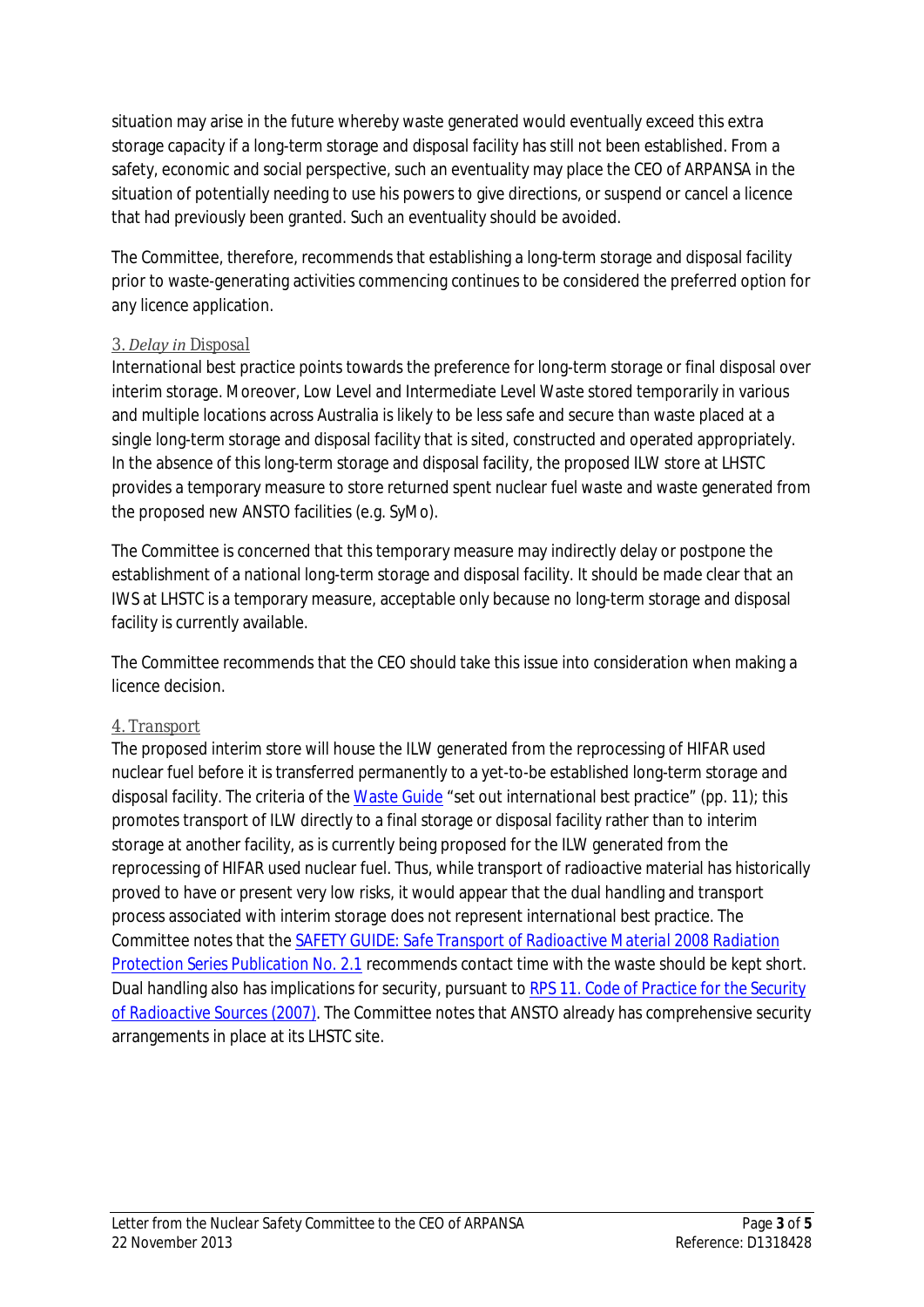#### **Section 2.** *Documents the Committee Considered*

#### *[Report on the ANSTO Application for a Licence to Construct a Replacement Research Reactor](http://www.arpansa.gov.au/pubs/nsc/nsc150302.pdf)  [Addressing Seismic Analysis and Seismic Design Accident Analysis Spent Fuel and Radioactive](http://www.arpansa.gov.au/pubs/nsc/nsc150302.pdf)  [Wastes \(February 2002\)](http://www.arpansa.gov.au/pubs/nsc/nsc150302.pdf)*

This report flagged concerns the Committee had regarding the availability of an ANSTO contingency plan for the management of Lucas-Heights generated waste. At the time, it was the Committee's opinion that ANSTO might not have a "fall-back should the plans for the National Repository and National Store not eventuate" (*pp*. 101). It should be noted that the Committee does not view the proposed IWS as a "fall-back" for this eventuality, and understands that ANSTO holds a similar view.

# *[Report on the ANSTO Application for a Licence to Operate a Replacement Research Reactor](http://www.arpansa.gov.au/pubs/nsc/nsc_op_lic_rpt.pdf)  [Addressing the Plan for Maintaining Effective Control of the Facility and Conduct of Operations](http://www.arpansa.gov.au/pubs/nsc/nsc_op_lic_rpt.pdf)  Mana[gement of Spent Fuel and Radioactive Waste \(September 2005\)](http://www.arpansa.gov.au/pubs/nsc/nsc_op_lic_rpt.pdf)*

The Committee considered that ANSTO had made significant progress in addressing issues raised in the 2002 report such as: "the effort and resources expended on ensuring that radioactive waste from operations can be stored on-site for many years to allow for the contingency that the Commonwealth Radioactive Waste Management Facility and Commonwealth Store are not available in the future" (*pp*. 21-22). The Committee does not, however, consider that the proposed IWS at LHSTC removes the requirement for a national long-term storage and disposal facility.

#### *Draft Regulatory Assessment Report of the proposed Interim Waste Store tabled at the November 2013 meeting.*

In April 2013, the CEO of ARPANSA received a siting licence application for an Interim Waste Store (IWS). The IWS is proposed to house intermediate level solid radioactive waste returning from France (which will be immobilised in vitreous or cemented form) and transported/stored in an engineered shielded dual storage TN81 and fibrous cemented transport containers. The IWS will be an above ground facility holding reprocessed HIFAR spent fuel.

#### *[Statement of Reasons: ANSTO Nuclear Medicine Molybdenum](http://www.arpansa.gov.au/pubs/regulatory/ansto/SOR_Mo99.pdf)-99 (ANM) Facility*

The CEO of ARPANSA has already granted a siting licence to ANSTO for the ANM Facility to produce Mo-99, a precursor to Tc-99<sup>m</sup> used in radiopharmaceutical applications. This facility is intended to replace the radiopharmaceutical production facility already in operation at Lucas Heights.

# *SyMo Waste Treatment Facility*

ANSTO has submitted a siting and construction licence for a 'SyMo' facility which will be used to treat and process intermediate level liquid wastes arising from current ANSTO Mo-99 production, any future upgraded capacity, and legacy liquid waste at LHSTC. ANSTO will store the processed or conditioned ILW from this proposed facility in Building 27—an existing intermediate level waste store which currently operates under the ANSTO Waste Operations licence F0260. The ultimate destination of this processed or conditioned ILW would likely be a future national facility.

# *[Australian Nuclear Science and Technology Organisation Act 1987](http://www.comlaw.gov.au/Details/C2012C00046)*

ANSTO's functions include to condition, manage and store radioactive materials and radioactive waste, which includes its own activities as well as those of other organisations or companies it holds a controlling interest in. Pursuant to subsection 5(1A) and 5(1B) of the *Australian Nuclear Science and Technology Organisation Act 1987,* regulations "must not have the effect of authorising the